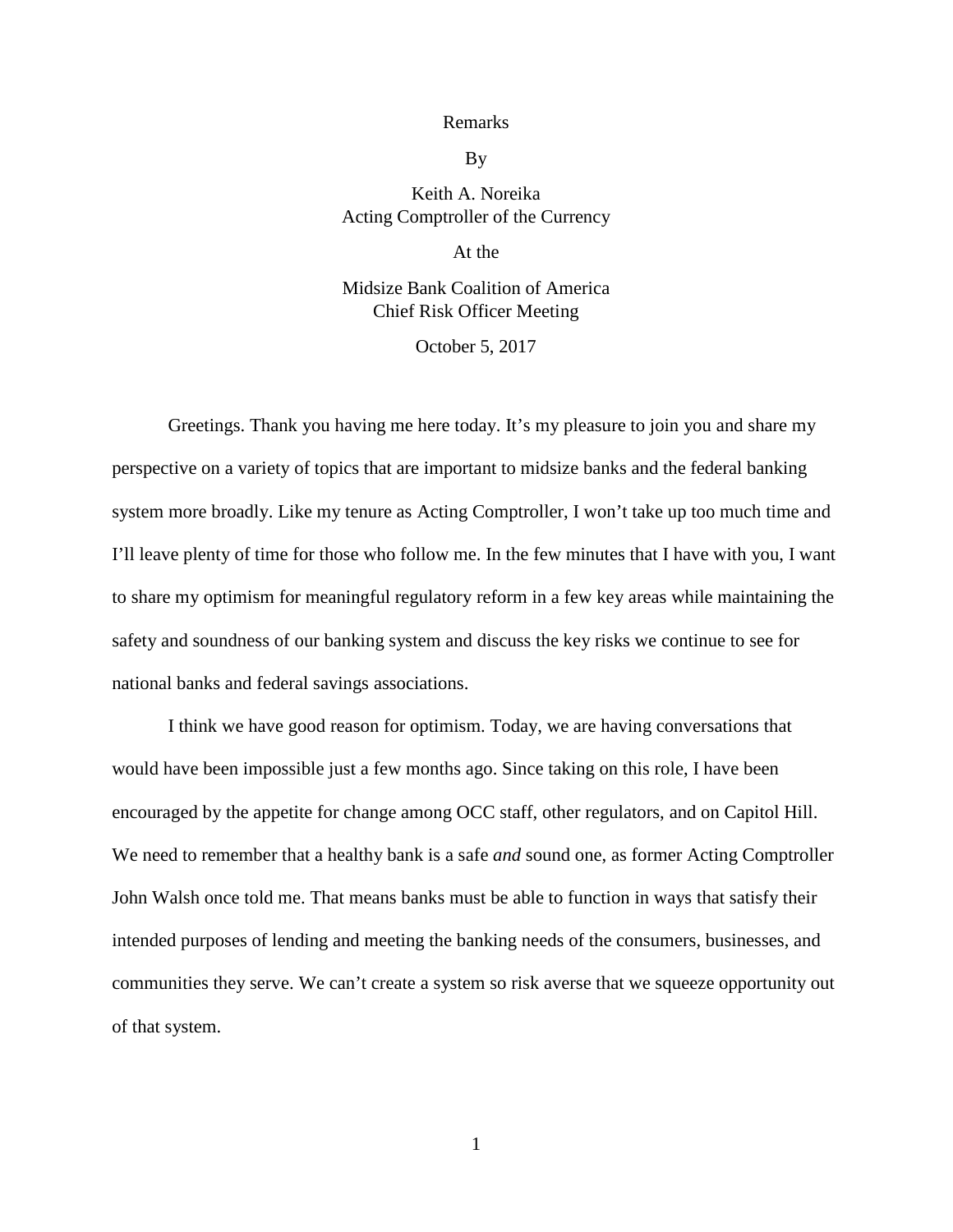There are many people on the Hill who agree and are interested in rebalancing our regulatory framework. I have had at least 10 frank and productive conversations with members of the House and Senate, from both sides of the aisle. Across the board, they are interested in ideas for meaningful reform.

During my first week at the OCC—actually on my third day—I met with the Chairman of the Senate Banking Committee to talk about how we could recalibrate some of the statutory obligations banks face without adversely affecting safety and soundness. A few weeks later, when I testified before the Senate Banking Committee, I shared 17 ideas for Congressional consideration that have since been widely distributed on Capitol Hill and in the press.<sup>[1](#page-1-0)</sup> These ideas included proposals to minimize regulatory inefficiency, "right-size" regulation, and provide regulatory certainty in areas such as the "valid when made" doctrine that was erroneously decided in the Second Circuit's decision in Madden v. Midland Funding.

Fixing Volcker is at the top of the list for a lot of people, and I am encouraged by the openness on Capitol Hill to consider some needed changes. For example, there are proposals in the House and Senate to repeal the Volcker Rule or carve certain types of banks out of the Volcker Rule. There is also broad support for regulators to recalibrate the rule. To help inform that process, the OCC published a request for comment on ways to improve the implementation of the Volcker Rule.<sup>[2](#page-1-1)</sup> The comment period closed on September 21, and we are reviewing those comments now.

Another area where I have seen increasing Congressional interest is in the area of capital simplification. Late last month, the OCC, FDIC, and Federal Reserve solicited feedback on

l

<span id="page-1-1"></span><span id="page-1-0"></span><sup>&</sup>lt;sup>1</sup> See Testimony of Keith A. Noreika, Acting Comptroller of the Currency, Before the Committee on Banking, Housing, and Urban Affairs. U.S. Senate. June 22, 2017 (https://www.occ.gov/news-issuances/news-releases/2017/nr-occ-2017-71b.pdf). <sup>2</sup> See "OCC Solicits Public Comments on revising the Volcker Rule." NR 2017-89. August 2, 2017 (https://www.occ.gov/newsissuances/news-releases/2017/nr-occ-2017-89.html).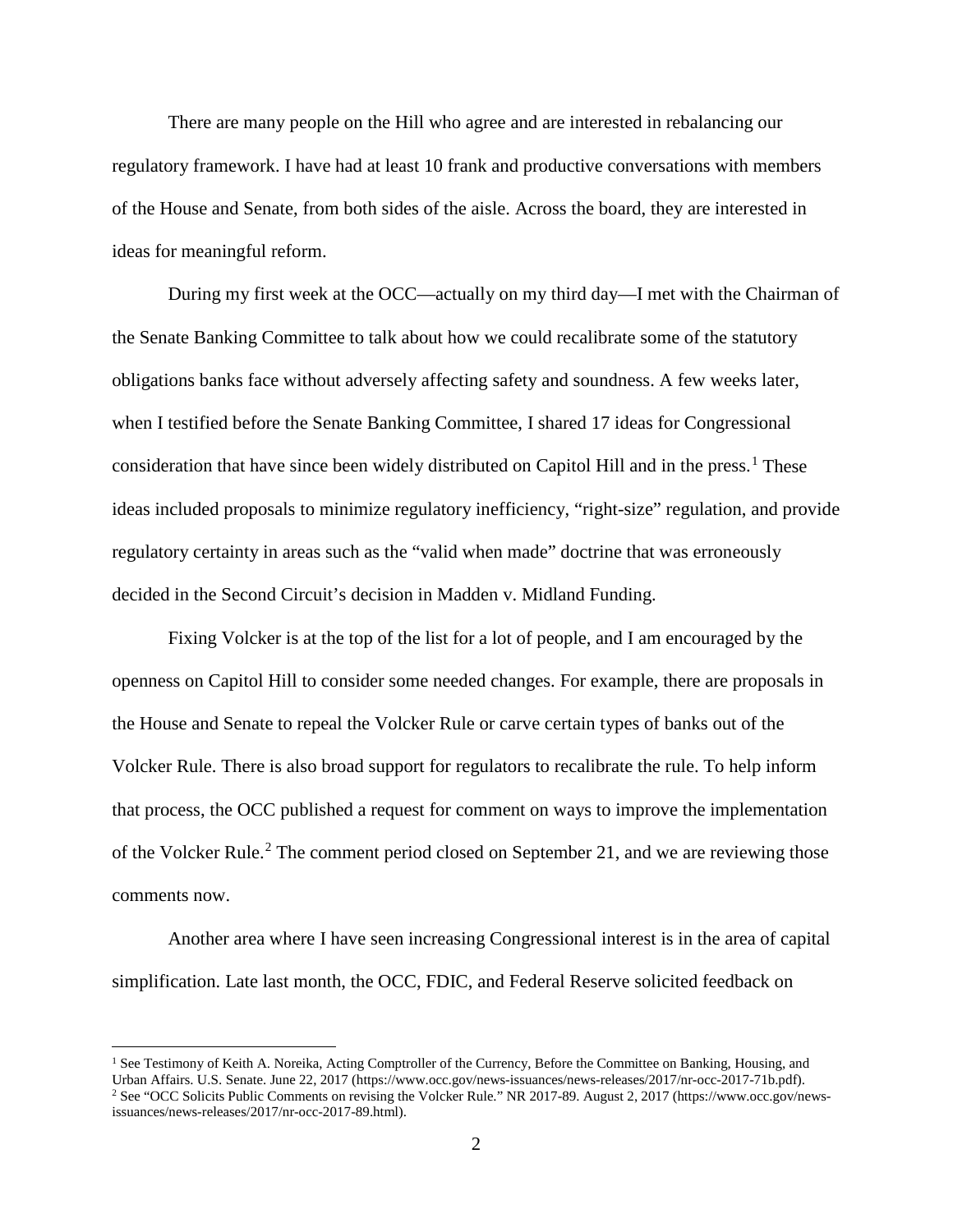several proposed changes on the capital treatment for particular assets that would apply to banks of all sizes.<sup>[3](#page-2-0)</sup> For non-advanced approach banks, the agencies are proposing a simpler regulatory capital treatment for mortgage servicing assets, certain deferred tax assets, investments in the capital of unconsolidated financial institutions, and capital issued by a consolidated subsidiary of a banking organization and held by third parties. More generally, the proposal would replace the current, complex treatment of high-volatility commercial real estate exposures with a more straightforward treatment for most acquisition, development, or construction loans. The proposal includes other clarifications and technical amendments, which would apply to both nonadvanced approaches banks and advanced approaches banks. We believe these changes will go a long way in right-sizing those capital rules that are unduly complicated. I invite you to review and comment on the joint proposal. I am sure your banks' trade associations will not be shy about commenting.

Another example involves harmonizing guidance and policies regarding cybersecurity to ensure that our financial system can effectively prevent cyber events and respond quickly when incidents occur. We recognize that there are numerous regulations and agencies with cyber oversight. Rather than having a positive additive effect, the crowded regulatory space could result in confusion and even conflicting requirements. Those are the last things you need when responding to potentially systemic concerns. The OCC is very active in interagency groups advocating for harmony to ensure that all guidance is clear and actionable.

Harmonizing other regulatory activity is important, too. Often multiple regulators overlap in unhelpful ways. That can lead to confusion and conflicting regulatory guidance. That's why

 $\overline{\phantom{a}}$ 

<span id="page-2-0"></span><sup>&</sup>lt;sup>3</sup> See "Simplifications to the Capital Rule Pursuant to the Economic Growth and Regulatory Paperwork Reduction Act of 1996." September 27, 2017 (https://www.occ.gov/news-issuances/news-releases/2017/nr-ia-2017-111a.pdf).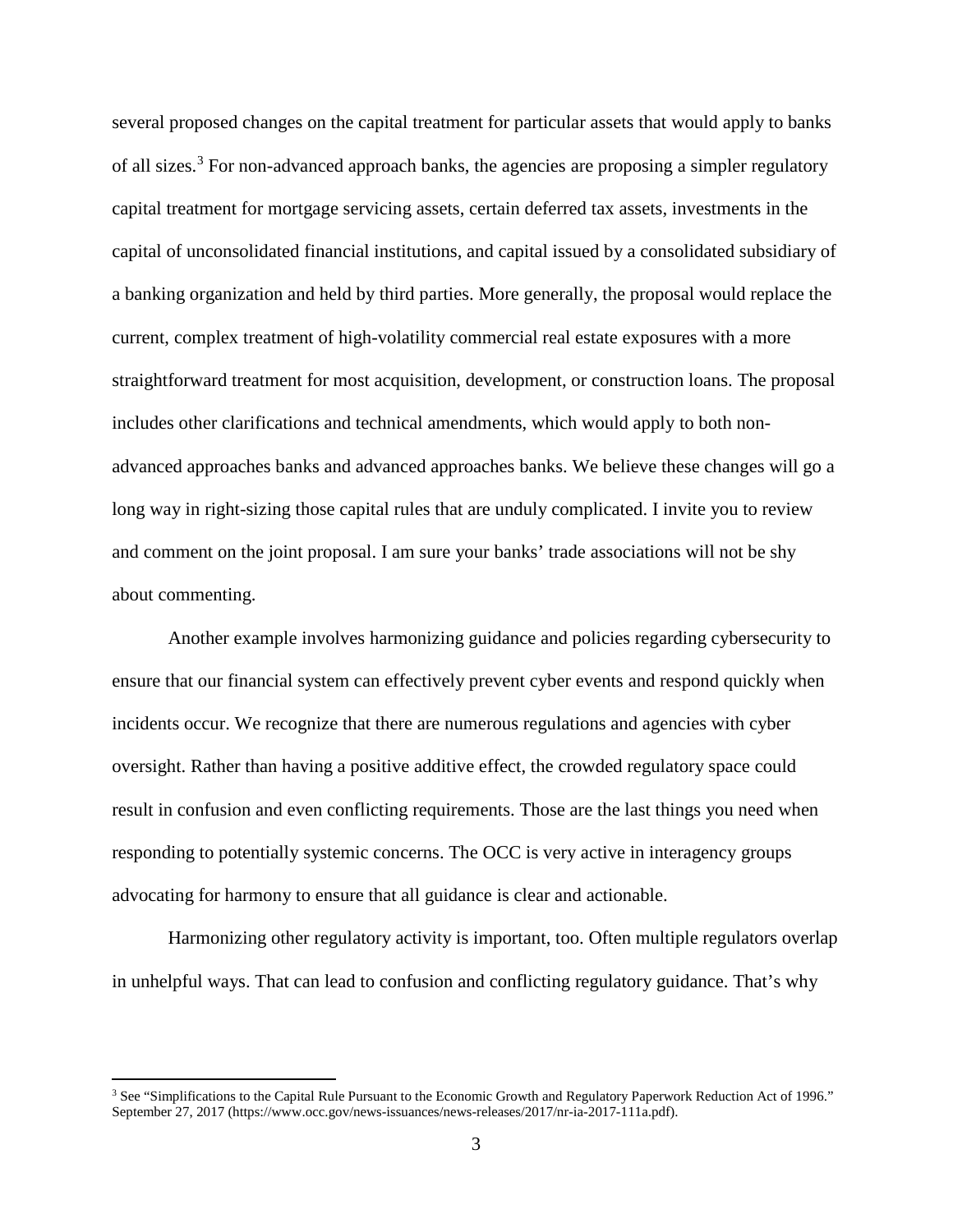my testimony before the Senate in June included a suggestion to create a system of regulatory "traffic signals" to better coordinate activity of multiple regulators at a particular institution.

Another area I want to mention is asset thresholds and my personal view that arbitrary thresholds often have the perverse effect of acting as competitive barriers. Even famous large bank CEOs see the disparate treatment of the largest banks and various thresholds that exist as widening the moat around those institutions, protecting them from competition.<sup>[4](#page-3-0)</sup> At the same time, we see a phenomena in which banks want to stay at \$9 billion or \$49 billion because they would incur additional costs and unwelcome scrutiny merely crossing that threshold. In practice what we see are banks either remaining below the threshold or leaping far beyond the threshold. So rather than becoming an \$11 billion bank, the incentive is to rapidly scale to \$20 billion or \$30 billion to offset the increased cost just north of the threshold. That's an artificial reason to grow so quickly and could present operational and other risk issues for banks that do.

One place where we see thresholds having adverse effects is in the requirements associated with the stress tests required under Dodd-Frank. Section 165 of the Dodd-Frank Act requires an annual stress test for all banks with assets of more than \$10 billion, and limits regulators' flexibility to determine when and within what parameters a stress test should be conducted. In certain circumstances, the burden of annual stress testing, particularly in accordance with prescriptive statutory requirements, is not commensurate with the systemic risks presented by an institution. There is tremendous diversity in the business models of banks around \$10 billion, and regulators need the ability and authority to tailor their supervision to the unique

 $\overline{\phantom{a}}$ 

<span id="page-3-0"></span><sup>4</sup> See Tanya D. Marsh and Joseph W. Norman, "Reforming the Regulation of Community Banks After Dodd-Frank." American Enterprise Institute. May 2013. Marsh and Norman note the widely cited conversation between Citi Analyst Keith Horowitz and JPMorgan Chase CEO Jamie Dimon in which Mr. Dimon sees "higher capital rules, Volcker, and OTC derivative reforms longer-term make it more expensive and tend to make it tougher for smaller players to enter the market, effectively widening JPM's 'moat.' While there will be some drags on profitability."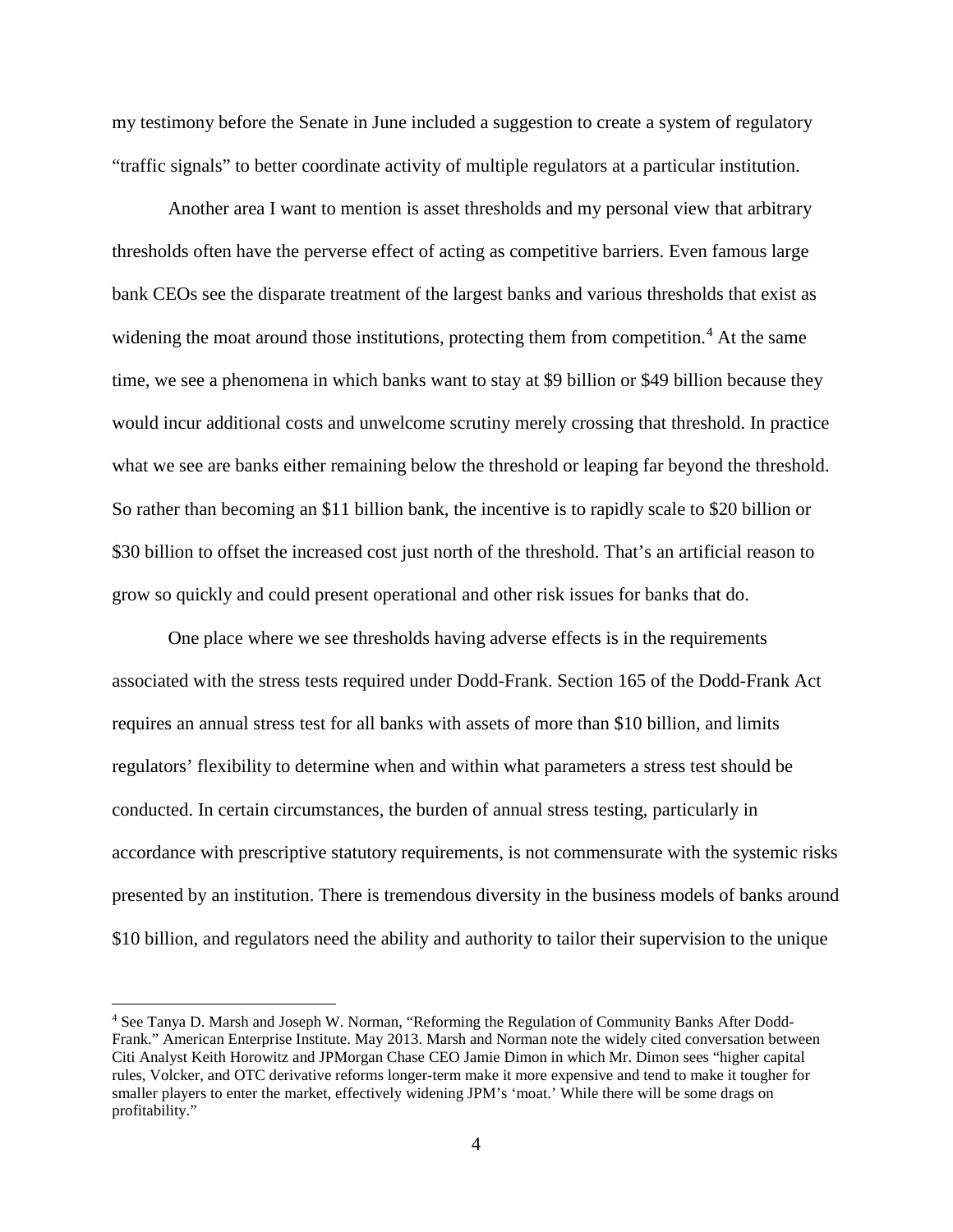risks presented by individual banks. For banks looking to cross the \$50 billion threshold, the many rules currently in place—the DFAST/CCAR regime is just one example—pose other impediments, as the work and cost to prepare for these many requirements present real costs for banks, even before actually crossing the threshold.

The Treasury Report on Core Economic Principles recommends raising the threshold for stress tests from \$10 billion to \$50 billion, recognizing that institutions of this size generally do not present the risks that require annual stress testing.<sup>[5](#page-4-0)</sup> In addition, the Report would grant the banking regulators authority to further calibrate the threshold for banks above the \$50 billion threshold to account for risk and complexity.

Another option to address this issue would be for Congress to give the federal banking agencies broad authority to tailor by rule the statutory stress testing requirement, without regard to an asset threshold. This approach would avoid the potential for over and under inclusiveness associated with fixed-asset thresholds. It also provides regulators flexibility to calibrate rules and requirements to be commensurate with the systemic risks presented by individual or groups of institutions.

Before switching gears to talk about the risks facing the federal banking system, I want to discuss further how we are working to ensure regulation is balanced and appropriate by speaking up when we see proposed rules that may adversely affect the business of banking, have systemic effects, or result in perverse unintended consequences. One such example is the Consumer Financial Protection Bureau's (CFPB) final rule on arbitration agreements. When the Bureau was finalizing the rule early this summer, I asked Director Cordray to hold off so that the OCC could conduct an independent review of the data and analysis used to develop and support the rule. I

<span id="page-4-0"></span><sup>5</sup> See *A Financial System that Creates Economic Opportunities: Banks and Credit Unions. U.S. Department of the Treasury*. June 2017 (https://www.treasury.gov/press-center/press-releases/Documents/A%20Financial%20System.pdf).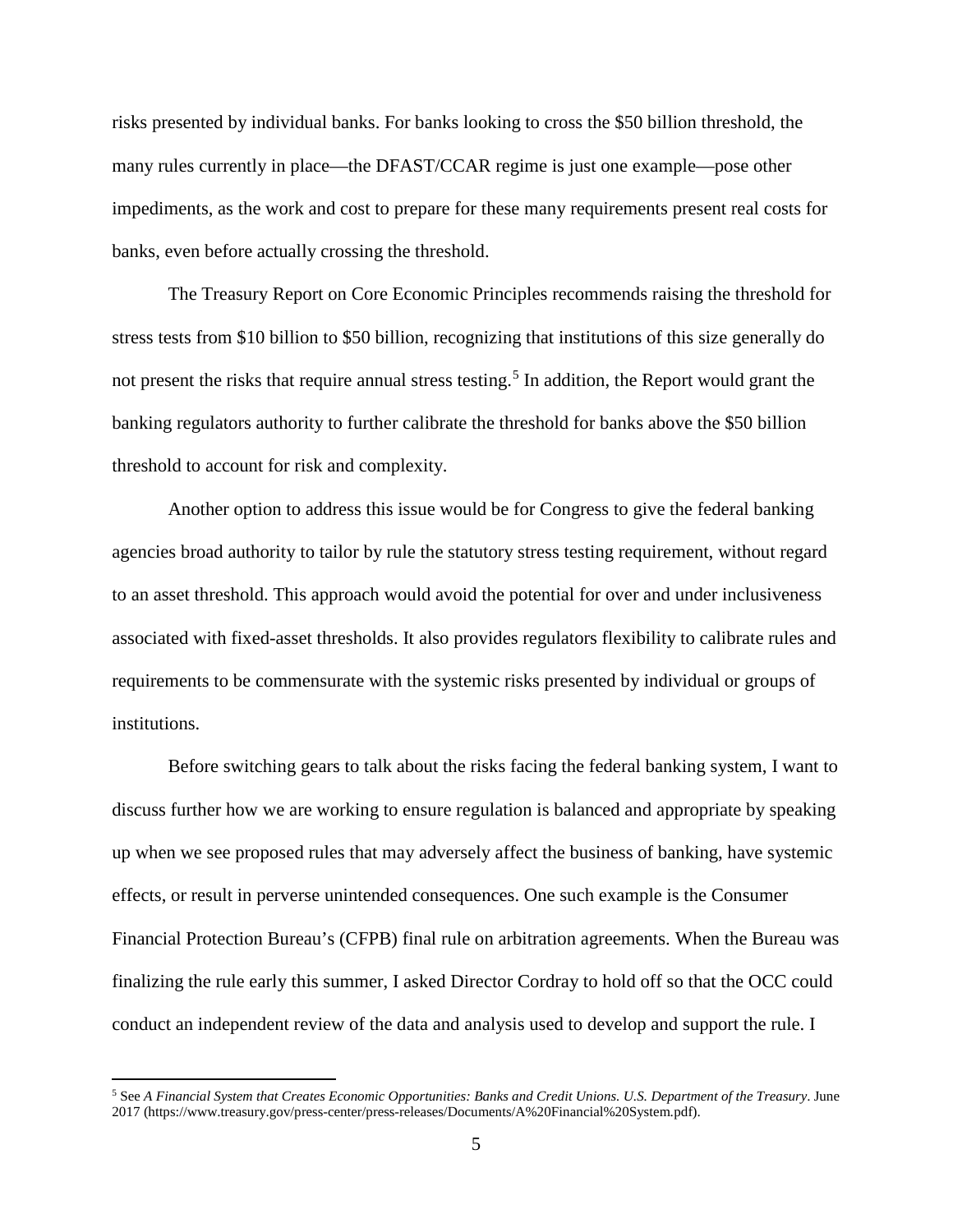had questions regarding the impact of the rule on the safety and soundness of community banks and its effect on consumers that their analysis did not answer.

The Bureau pushed ahead anyway and published its final rule on July  $10<sup>6</sup>$  $10<sup>6</sup>$  $10<sup>6</sup>$  and only later provided the OCC the data and analysis for our review. In September, OCC economists completed their review. Our economists found that despite the CFPB's statement that analysts could not find any evidence to indicate that banning mandatory arbitration agreements would increase costs to consumers, the Bureau's data *actually* shows that there is an 88 percent chance of the total cost of credit increasing, *and* the expected increase is almost 3.5 percentage points.[7](#page-5-1) That means a consumer, living week to week, could see the average credit card rate of 12.5 percent jump to nearly 16 percent. That 25 percent increase in the consumer's cost of credit is a significant economic impact, particularly when it is unclear that the rule will achieve its ultimate goal of greater compliance and fairer treatment of consumers by financial institutions.

In addition to the likely adverse effect on consumers, I continue to hear from community bankers that the increased costs of fighting spurious lawsuits shrink their already tight margins. I am told that such legal costs, and the mere threat of such legal costs, could threaten the very existence of small banks that do not have the same financial and legal resources of larger institutions—all because a rule could unleash frivolous, but costly litigation risk. Consumers deserve better, and so do small and midsize banks. Consumers and banks should continue to have that option to resolve contractual differences in the same manner as they do today.

<span id="page-5-0"></span><sup>6</sup> See https://www.consumerfinance.gov/policy-compliance/rulemaking/final-rules/arbitration-agreements/.

<span id="page-5-1"></span><sup>&</sup>lt;sup>7</sup> See "Probable Cost to Consumers Resulting from the Consumer Finance Protection Bureau's Final Rule on Arbitration Agreements." OCC. September 20, 2017 (https://occ.gov/publications/publications-by-type/otherpublications-reports/occ-arbitration-study.pdf).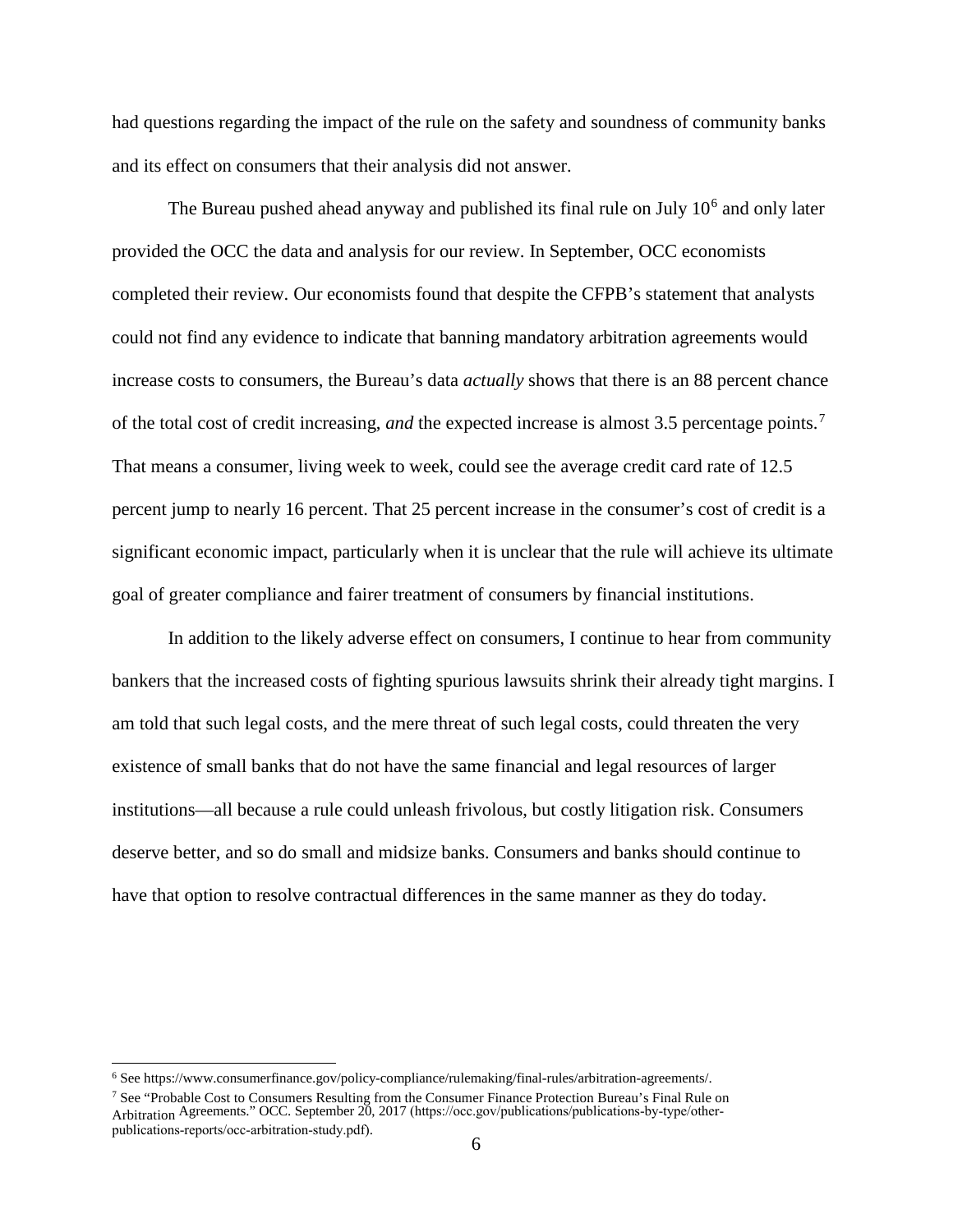While I am optimistic about opportunities for regulatory reform and promoting economic opportunities, it is still important for us to maintain our vigilance toward key risks facing your institutions and the federal banking system as whole.

The OCC spends a significant amount of effort identifying, assessing, and communicating these risks to bankers, examiners, and other industry stakeholders through a variety of public reports and outreach opportunities. The *Semiannual Risk Perspective* is one of the principal tools we use.<sup>[8](#page-6-0)</sup> This report highlights key risks facing the federal banking system and our supervisory priorities.

The most recent report again indicated the key risks facing institutions within the federal banking system involve strategic, credit, operational, and compliance risk. Strategic risk remains elevated as banks make decisions to expand into new products or services or consider new delivery channels, conduct merger and acquisition activity, and compete with banks and new entrants to the financial service space. And in the challenging and increasingly competitive environment, strategic risk is a concern too for those banks that choose to maintain the status quo.

Credit risk remains elevated as commercial and retail credit underwriting has loosened, showing a transition from a conservative to an increasing risk appetite as banks strive to achieve loan growth and maintain or grow market share. Results from recent supervisory activities raise concern over the quality of CRE risk management, as midsize banks have seen significant growth in CRE the past 2-3 years, shifting from multifamily to retail sector projects.

Operational risk covers a broad number of concerns, including increasing cyber threats, reliance on concentrations in significant third-party service providers, and the need for sound

l

<span id="page-6-0"></span><sup>8</sup> See https://www.occ.gov/publications/publications-by-type/other-publications-reports/index-semiannual-risk-perspective.html.